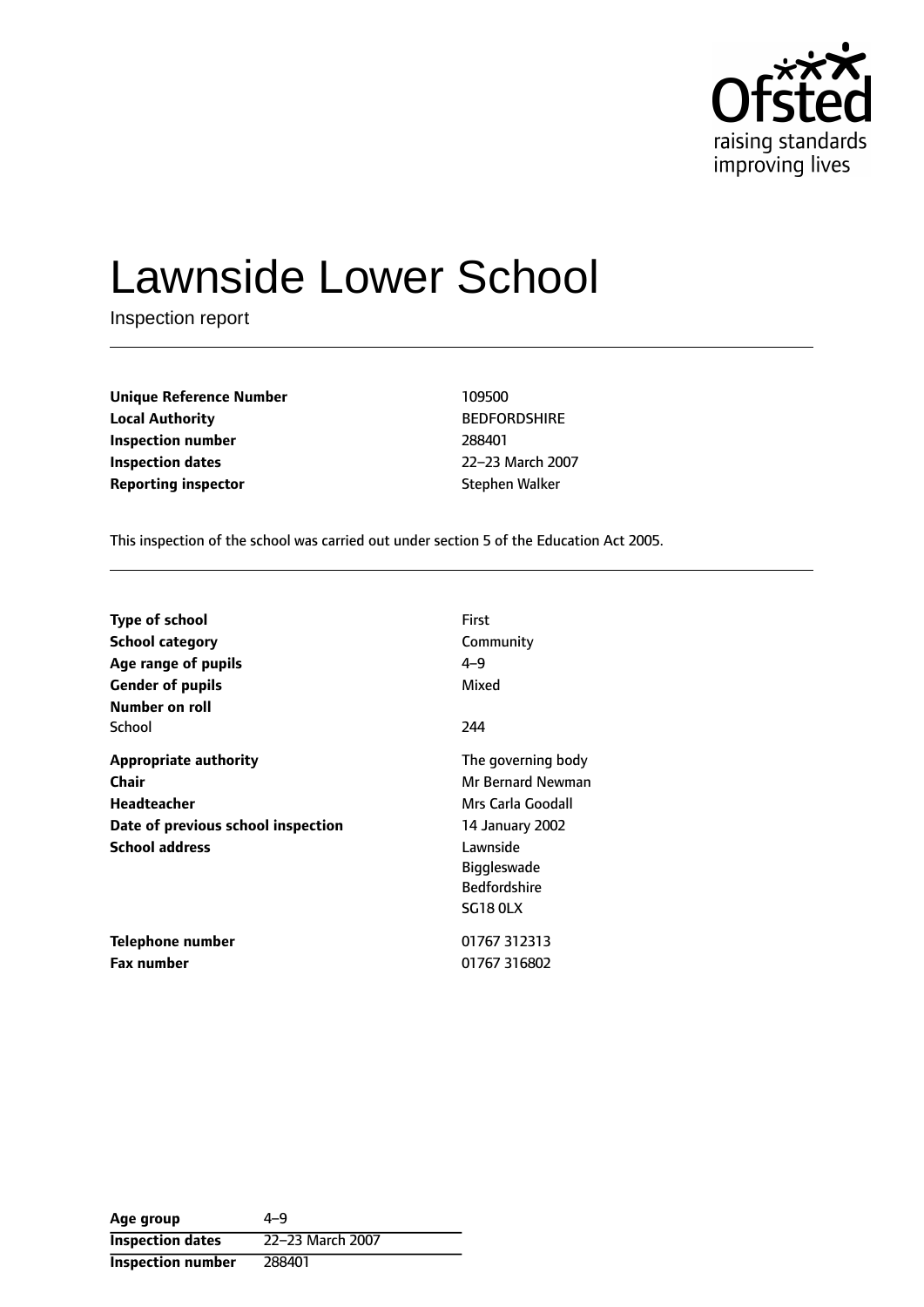.

© Crown copyright 2007

#### Website: www.ofsted.gov.uk

This document may be reproduced in whole or in part for non-commercial educational purposes, provided that the information quoted is reproduced without adaptation and the source and date of publication are stated.

Further copies of this report are obtainable from the school. Under the Education Act 2005, the school must provide a copy of this report free of charge to certain categories of people. A charge not exceeding the full cost of reproduction may be made for any other copies supplied.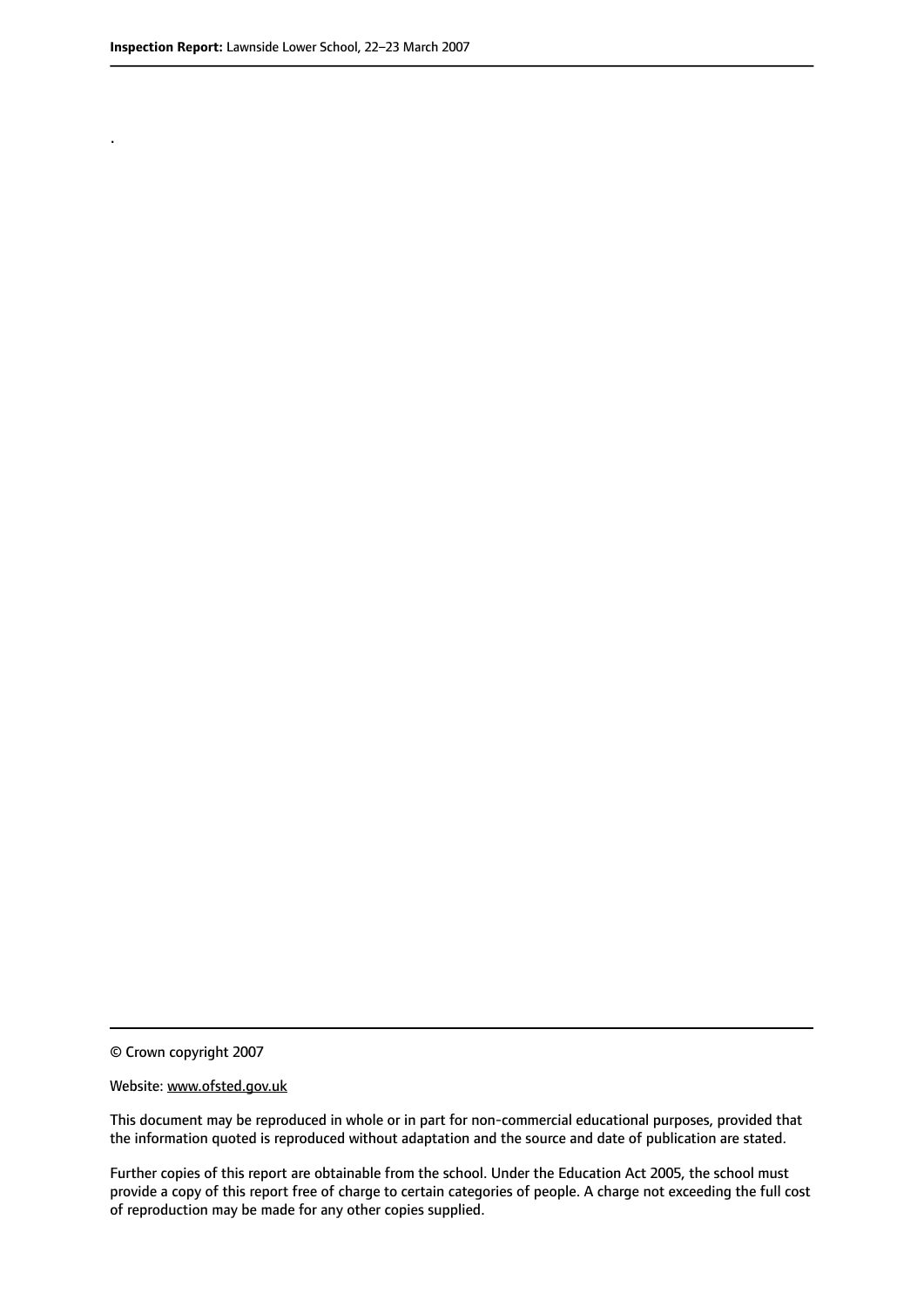## **Introduction**

The inspection was carried out by two Additional Inspectors over two days.

#### **Description of the school**

Lawnside Lower School is average in size. It is situated in the Stratton district near the centre of Biggleswade. Although most pupils are from White British backgrounds, there is a small number from minority ethnic groups. The proportion of pupils with learning difficulties and disabilities is above average. The percentage of pupils eligible for free school meals is also above the national average. The school is housed in a 1960s building surrounded by extensive grounds.

#### **Key for inspection grades**

| Grade 1 | Outstanding  |
|---------|--------------|
| Grade 2 | Good         |
| Grade 3 | Satisfactory |
| Grade 4 | Inadequate   |
|         |              |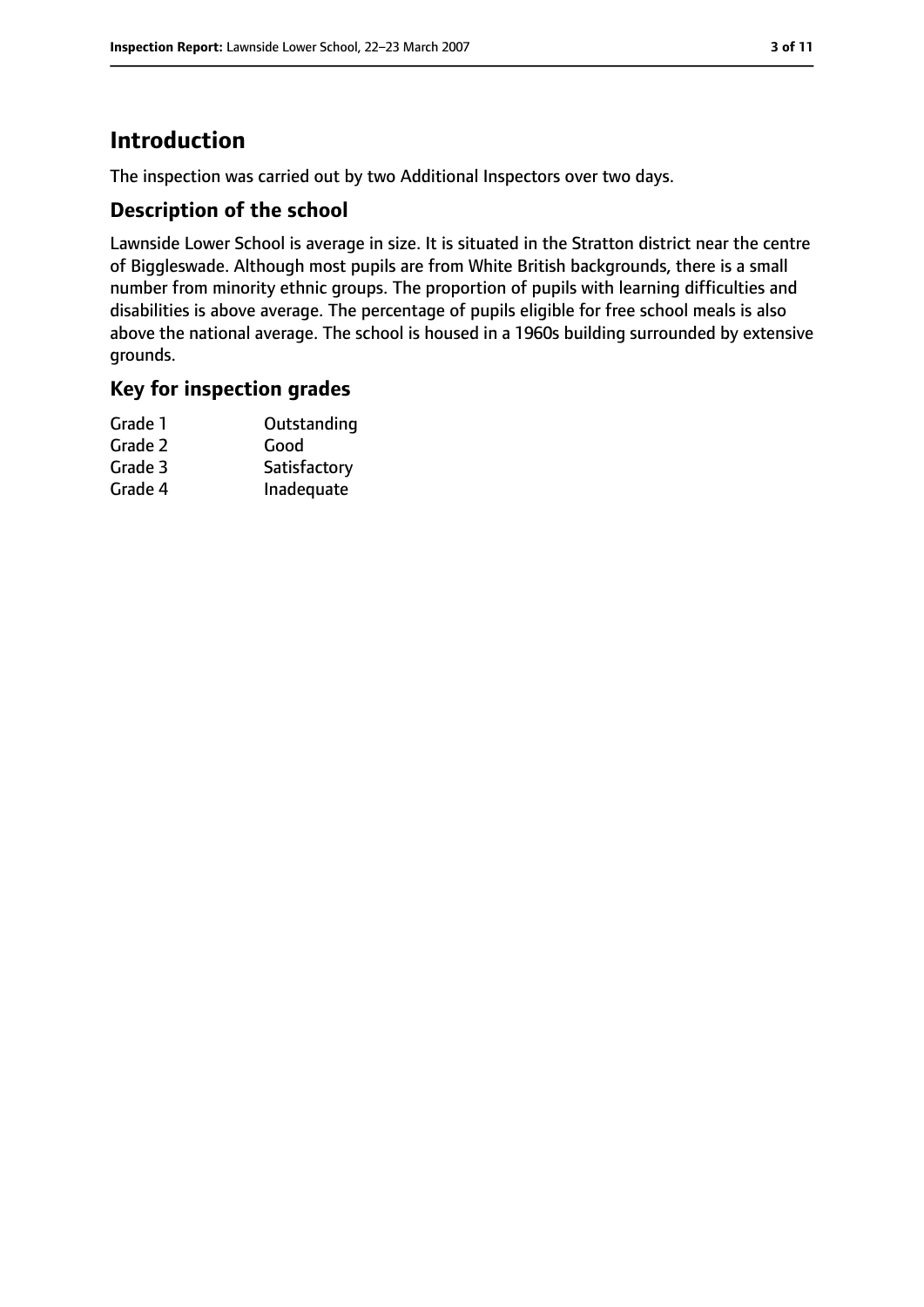# **Overall effectiveness of the school**

#### **Grade: 2**

This is a good school with some outstanding features. The school has made a real effort to balance the aims of excellence and enjoyment for all children. The headteacher provides strong and energetic leadership so that there is a clear vision for improvement. The school is popular and parents speak highly of it. One parent wrote, 'The school is a caring and well managed environment in which our child has hours of fun whilst learning.'

Most children start school with levels of knowledge and understanding that are below those expected for their age. They enter with particularly weak language, literacy and mathematical skills. Most pupils leave the school with at least average attainments, which represents good progress. The further development of pupils' writing skillsisrightly a major area for development for the school. Personal development of the pupils is outstanding mainly because of the high quality of care and guidance they receive. Pupils are exceptionally well behaved and act as good ambassadors for the school. Attendance and punctuality are extremely good. Pupils enjoy their time at school and develop into positive and friendly individuals. A particularly impressive feature of the school is the way that the older pupils support the younger pupils.

Pupils are well prepared for middle school education. There is good use of assessment information to track pupils' progress in order to identify underachievement. An experienced team of staff ensures that teaching and learning are good. The skilful management of pupils encourages positive attitudes and engagement in lessons. The curriculum is good with a wide variety of enrichment experiences. Theme days provide opportunities to integrate the subject areas and these are very popular with pupils. The provision in the Foundation Stage, although satisfactory, is not fully developed to meet the needs of all children.

Leadership and management are good. The headteacher and teachers are well supported by the governors who are fully involved in the strategic development of the school. The senior leadership team is not fully effective in supporting improvements in the school because their roles and responsibilities are not clear. The school greatly values the support staff although there is only a small number of teaching assistants. Self-evaluation is accurate and the headteacher is well aware of areas for development. The school has made effective progress since the last inspection. Lawnside Lower School has good capacity to improve even further as it moves towards the next stage of its development.

#### **What the school should do to improve further**

- Increase the speed and confidence with which pupils write so that they can record their thoughts and ideas with greater accuracy.
- Adapt the Foundation Stage provision to meet the needs of all children.
- Review the roles and responsibilities of the senior leadership team so that it supports school improvement more effectively.

## **Achievement and standards**

#### **Grade: 2**

Children's achievement in the Foundation Stage is satisfactory, but many do not reach the standards expected by Year 1. In Year 2, standards are average in writing and mathematics and slightly below average in reading. Pupils make good progress because the school focuses on the development of the key skills. From Year 3, all groups of pupils make good progress so that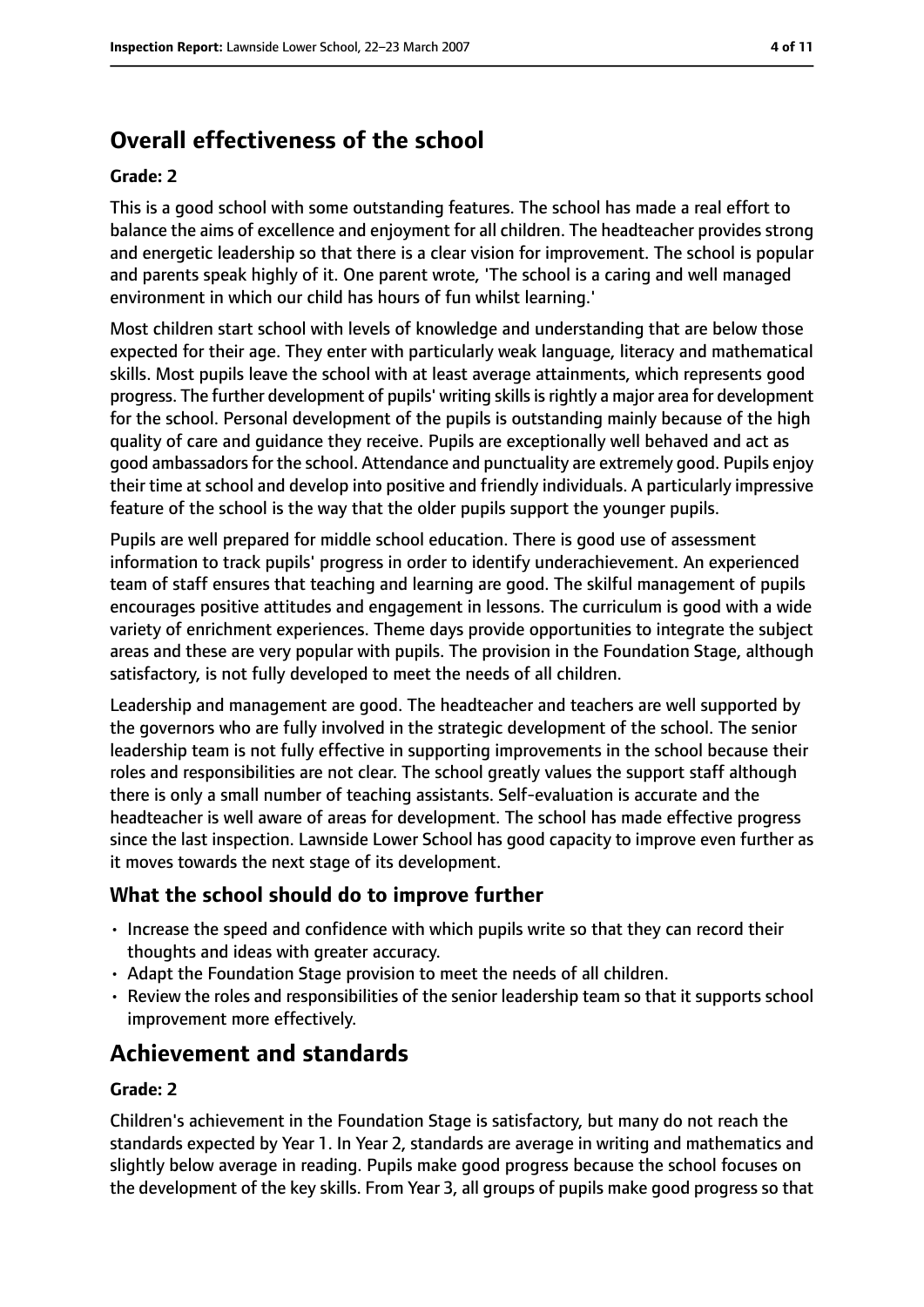standards by the end of Year 4 in the optional tests are slightly above average in reading and mathematics and broadly average in writing. A major priority for the school isto improve pupils' writing skills so that they can record their thoughts and ideas more accurately. There are yearly variations in attainment and achievement between boys and girls.

Additional support for pupils with learning difficulties and disabilities ensures that they make good progress. Pupils also make good progressin history and physical education where standards are above average.

## **Personal development and well-being**

#### **Grade: 1**

Pupils' personal development and well-being are excellent. The school is a welcoming and safe environment in which pupils show respect towards each other and the staff. Behaviour is exceptionally good in and beyond the classroom and pupils display highly positive attitudes to learning and their school. They like working and playing together very much. Pupils have an excellent understanding of healthy lifestyles and take part in a wide range of sporting activities.

Pupils' spiritual, moral, social and cultural development is good. Pupils are sensitive towards the feelings of others, and appreciative of the world around them. There are very good opportunities for reflection and singing in assembly. They contribute to the community well and the school choir performs regularly for local groups and organisations. Pupils raise money for charities on non-uniform days. They appreciate the chance to share their ideas for improvement through the school council and were involved in the development of the fitness trail in the school grounds. Year 4 pupils value the opportunities to act as 'reading buddies' in order to support the younger pupils. Pupils thoroughly enjoy coming to school and attendance is excellent.

# **Quality of provision**

#### **Teaching and learning**

#### **Grade: 2**

Teaching and learning are good. Teachers have very good rapport with pupils, ensuring success through enjoyment. Teaching is at its best when teachers share clear learning targets with pupils and planned activities meet their individual needs. Lessons are typically well taught. Searching questions challenge pupils' thinking and motivate them to succeed. Pupils make most progress during group activities, when teachers and support staff work very effectively as a team. History is taught particularly well because teachers bring the subject alive through themed project days that capture pupils' interest.

Teachers' expectations are sometimes not high enough and, occasionally, undemanding worksheet-based activities lack challenge and interest. In the Foundation Stage, although children make a sound start, there is not always the right balance of class, group and individual learning. Assessment and marking are generally good. The best practice recognises achievement and points the way forward. However, further work remains to be done to ensure greater consistency so that all pupils are aware of their targets and know how to improve their work. Systems for recording the provision for gifted and talented pupils are underdeveloped.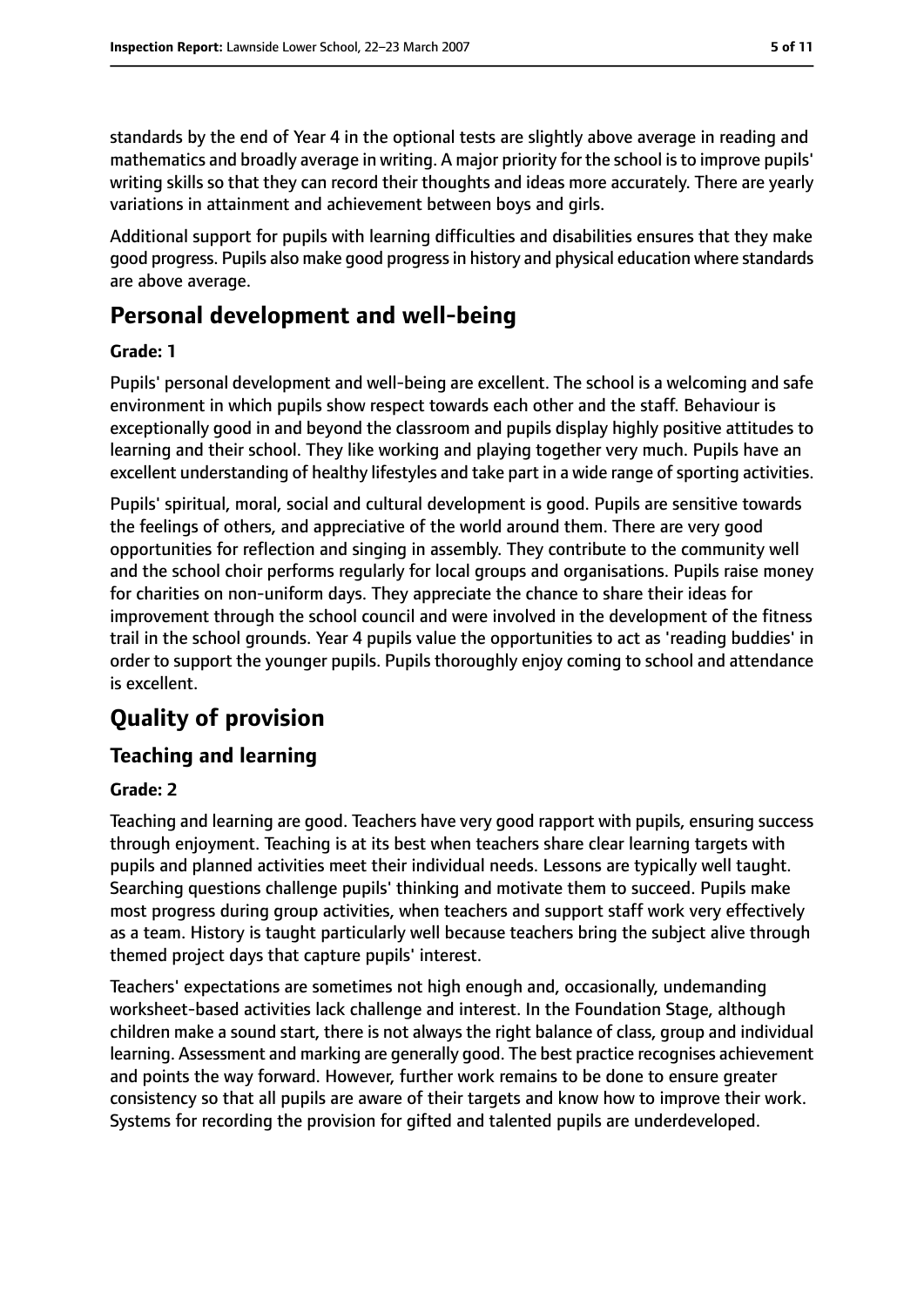## **Curriculum and other activities**

#### **Grade: 2**

The school offers a good curriculum that fully meets the needs of its pupils. Weaknesses found at the time of the last inspection have been successfully addressed. There are good links between subjects and the school places appropriate emphasis on the development of literacy and numeracy skills.

There is a well-structured programme for personal, social and health education. High quality initiatives such as involvement in the National School Sport programme promote involvement in physical activity. Pupils with learning difficulties receive good support, enabling them to achieve well. The school makes very good use of its grounds to extend the curriculum through activities such as environmental science. There is a good range of extra curricular activities that successfully supports pupils' enjoyment at school. Regular visits and visitors extend learning effectively. The Foundation Stage curriculum, although satisfactory, sometimes lacks richness and variety.

#### **Care, guidance and support**

#### **Grade: 1**

Care, guidance and support are outstanding. The school places pupils' welfare at the heart of all its work. Arrangements for child protection are very secure and fully meet government requirements. Pupils feel very confident that they can confide in a trusted adult. It is clear that rare incidents of inappropriate behaviour are effectively managed by the teachers. Playtimes are social occasions, with much laughter and fun. Older pupils care a great deal about younger ones and this successfully maintains the happy and harmonious atmosphere. The school has good links with The Lawns Early Excellence Centre and other outside agencies. Pupils in need of personal support receive excellent guidance, enabling them to take a full part in school life. Arrangements for tracking pupils' academic progress are good. Individual progress is monitored very closely so that underachievement is quickly identified. Current initiatives to involve pupils more in target setting are developing well.

## **Leadership and management**

#### **Grade: 2**

Leadership and management are good. The headteacher has encouraged a clear reflective vision for continuous improvement in the school. Parents, teachers and governors greatly respect and share her focused approach to promote high standards of behaviour and high levels of care and attainment for all pupils. The school is effective in identifying key areas for development and is accurate in its self-evaluation.

Staff are fully involved in discussing strategies for improvement and sharing the direction of the school. The school development plan is a good working document and subject plans are closely linked to whole school issues. The senior leadership team is dedicated and hardworking but their management roles are not sufficiently clearly defined. Subject coordinators provide satisfactory leadership and are beginning to develop their monitoring roles. The programme of lesson observations by senior staff is well developed but there are more opportunities for peer observations and sharing of good practice. The school is effective in recruiting staff and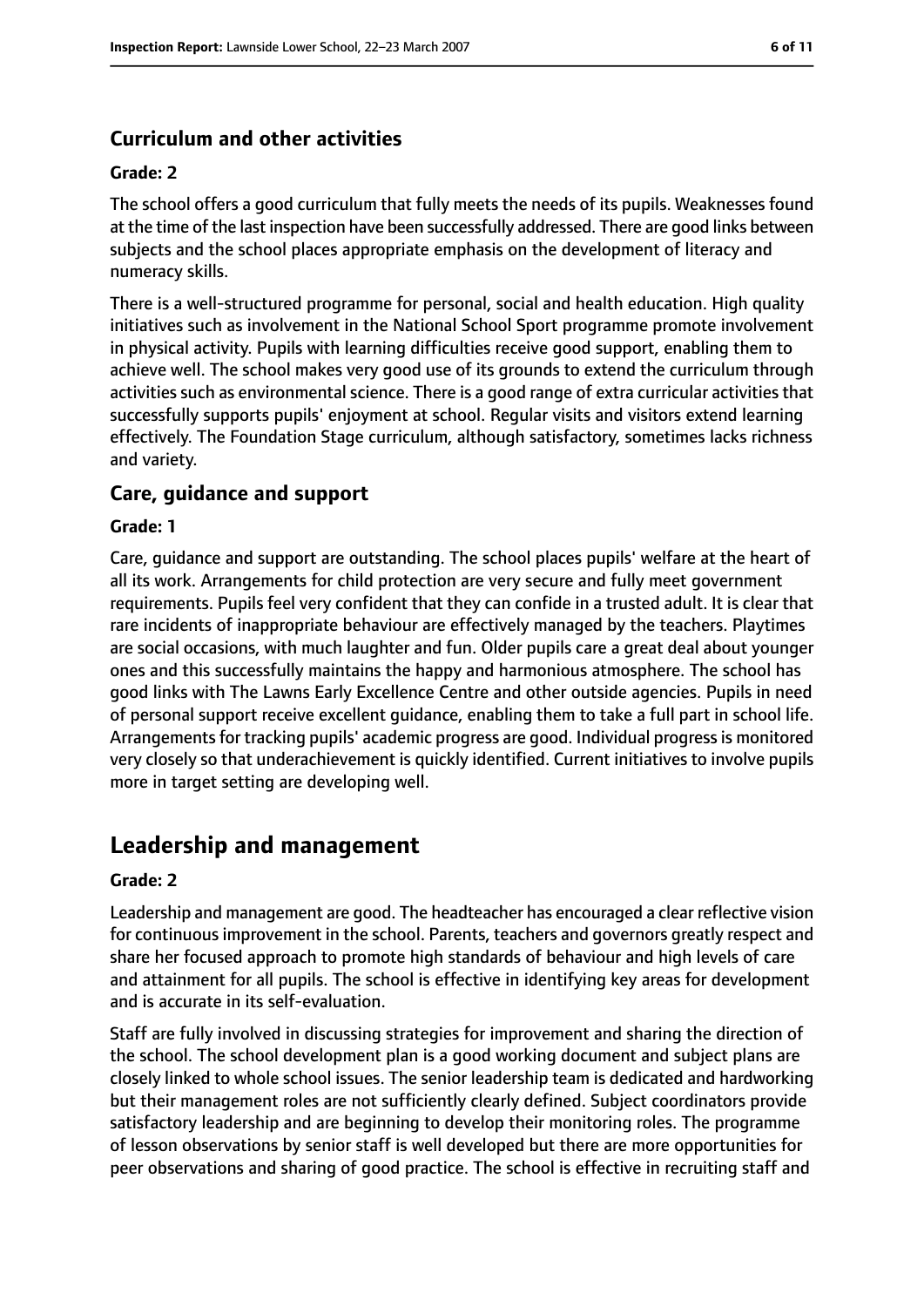there is a good programme of staff training. The school runs very smoothly and calmly on a day to day basis.

Governors are well informed of the school's progress and areas for development. They are very supportive of the headteacher and staff. They monitor progress well and make a significant contribution to the advancement of the school. The budget is well managed and the school provides good value for money.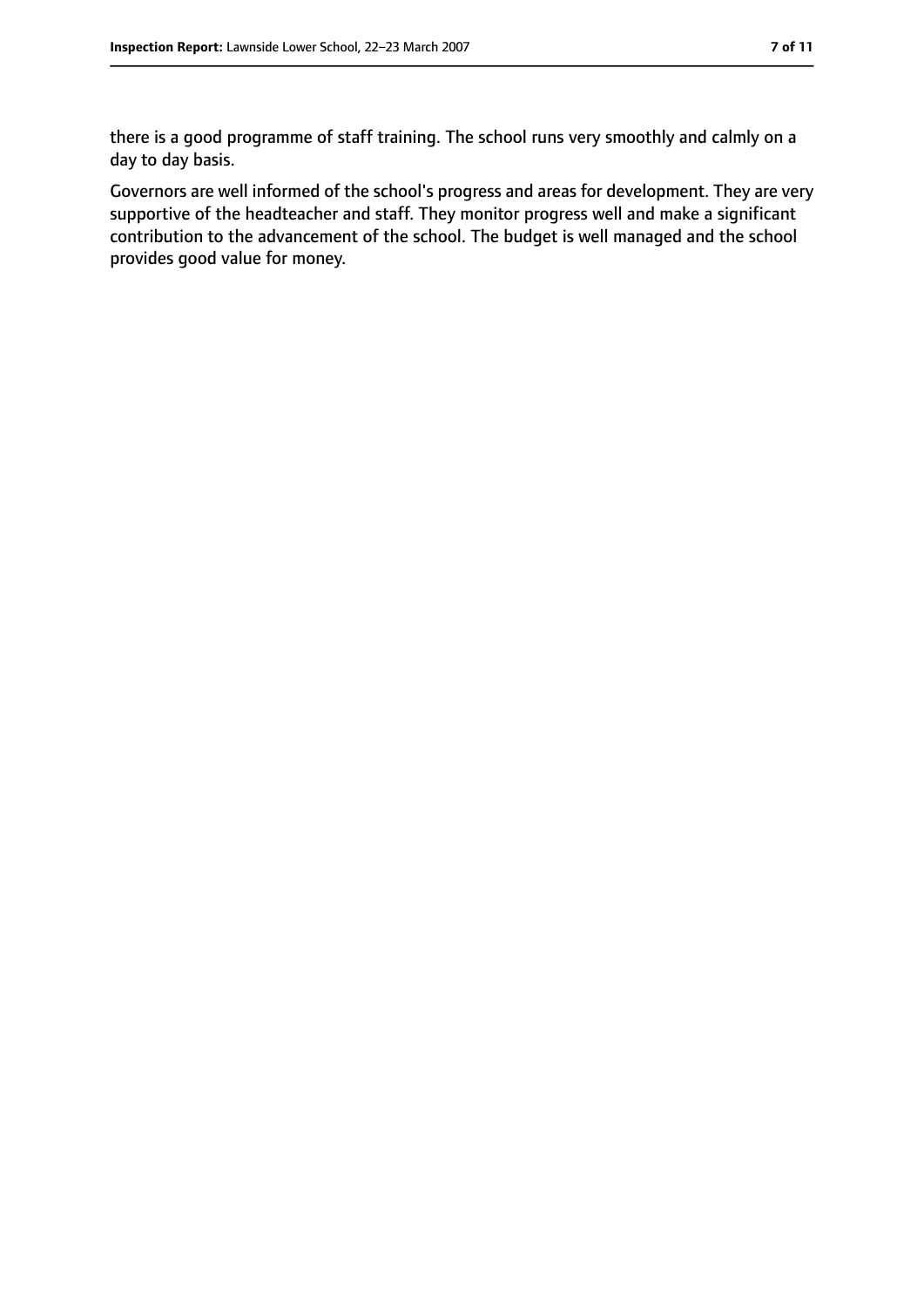**Any complaints about the inspection or the report should be made following the procedures set out in the guidance 'Complaints about school inspection', which is available from Ofsted's website: www.ofsted.gov.uk.**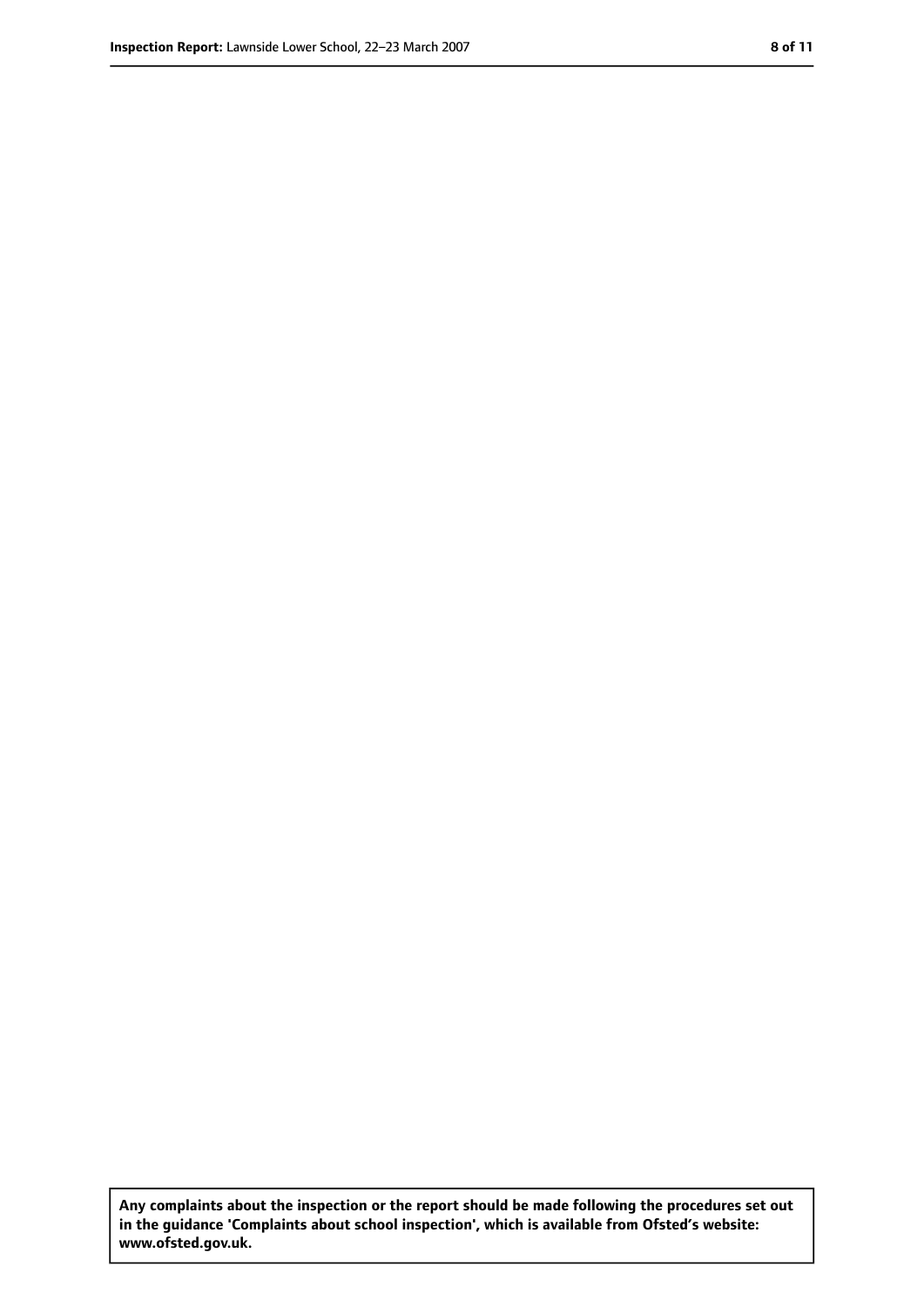#### **Annex A**

## **Inspection judgements**

| Key to judgements: grade 1 is outstanding, grade 2 good, grade 3 satisfactory, and grade 4 $\,$ | <b>School</b>  |
|-------------------------------------------------------------------------------------------------|----------------|
| inadequate                                                                                      | <b>Overall</b> |

## **Overall effectiveness**

| How effective, efficient and inclusive is the provision of education, integrated<br>care and any extended services in meeting the needs of learners? |     |
|------------------------------------------------------------------------------------------------------------------------------------------------------|-----|
| How well does the school work in partnership with others to promote learners'<br>well-being?                                                         |     |
| The quality and standards in the Foundation Stage                                                                                                    |     |
| The effectiveness of the school's self-evaluation                                                                                                    |     |
| The capacity to make any necessary improvements                                                                                                      |     |
| Effective steps have been taken to promote improvement since the last<br>inspection                                                                  | Yes |

#### **Achievement and standards**

| How well do learners achieve?                                                                               |  |
|-------------------------------------------------------------------------------------------------------------|--|
| The standards <sup>1</sup> reached by learners                                                              |  |
| How well learners make progress, taking account of any significant variations between<br>groups of learners |  |
| How well learners with learning difficulties and disabilities make progress                                 |  |

#### **Personal development and well-being**

| How good is the overall personal development and well-being of the<br>learners?                                  |  |
|------------------------------------------------------------------------------------------------------------------|--|
| The extent of learners' spiritual, moral, social and cultural development                                        |  |
| The behaviour of learners                                                                                        |  |
| The attendance of learners                                                                                       |  |
| How well learners enjoy their education                                                                          |  |
| The extent to which learners adopt safe practices                                                                |  |
| The extent to which learners adopt healthy lifestyles                                                            |  |
| The extent to which learners make a positive contribution to the community                                       |  |
| How well learners develop workplace and other skills that will contribute to<br>their future economic well-being |  |

## **The quality of provision**

| How effective are teaching and learning in meeting the full range of the<br>learners' needs?          |  |
|-------------------------------------------------------------------------------------------------------|--|
| How well do the curriculum and other activities meet the range of needs<br>and interests of learners? |  |
| How well are learners cared for, quided and supported?                                                |  |

 $^1$  Grade 1 - Exceptionally and consistently high; Grade 2 - Generally above average with none significantly below average; Grade 3 - Broadly average to below average; Grade 4 - Exceptionally low.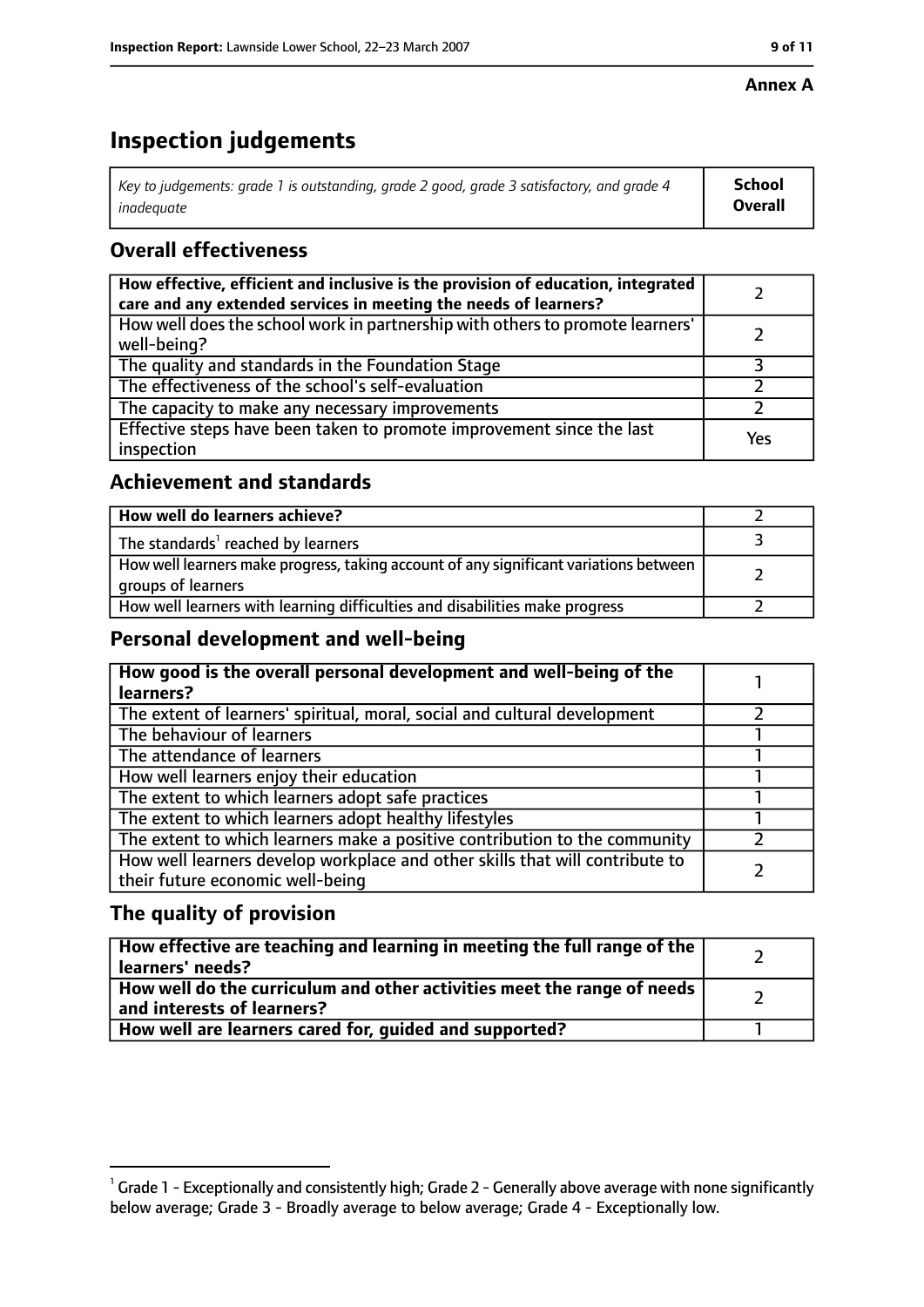# **Leadership and management**

| How effective are leadership and management in raising achievement<br>and supporting all learners?                                              |               |
|-------------------------------------------------------------------------------------------------------------------------------------------------|---------------|
| How effectively leaders and managers at all levels set clear direction leading<br>to improvement and promote high quality of care and education | 3             |
| How effectively performance is monitored, evaluated and improved to meet<br>challenging targets                                                 |               |
| How well equality of opportunity is promoted and discrimination tackled so<br>that all learners achieve as well as they can                     |               |
| How effectively and efficiently resources, including staff, are deployed to<br>achieve value for money                                          | 7             |
| The extent to which governors and other supervisory boards discharge their<br>responsibilities                                                  | $\mathcal{L}$ |
| Do procedures for safequarding learners meet current government<br>requirements?                                                                | Yes           |
| Does this school require special measures?                                                                                                      | No            |
| Does this school require a notice to improve?                                                                                                   | No            |